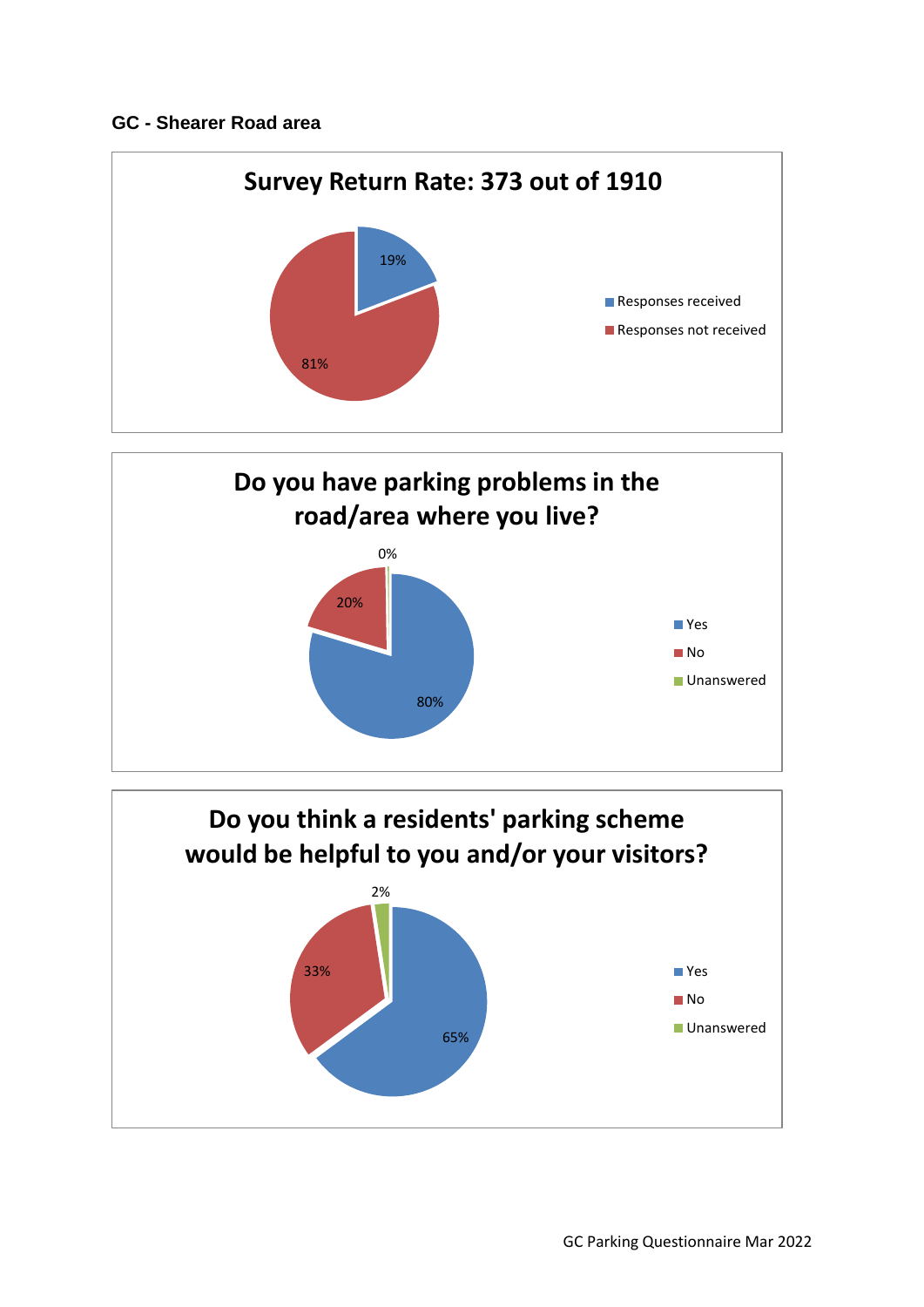



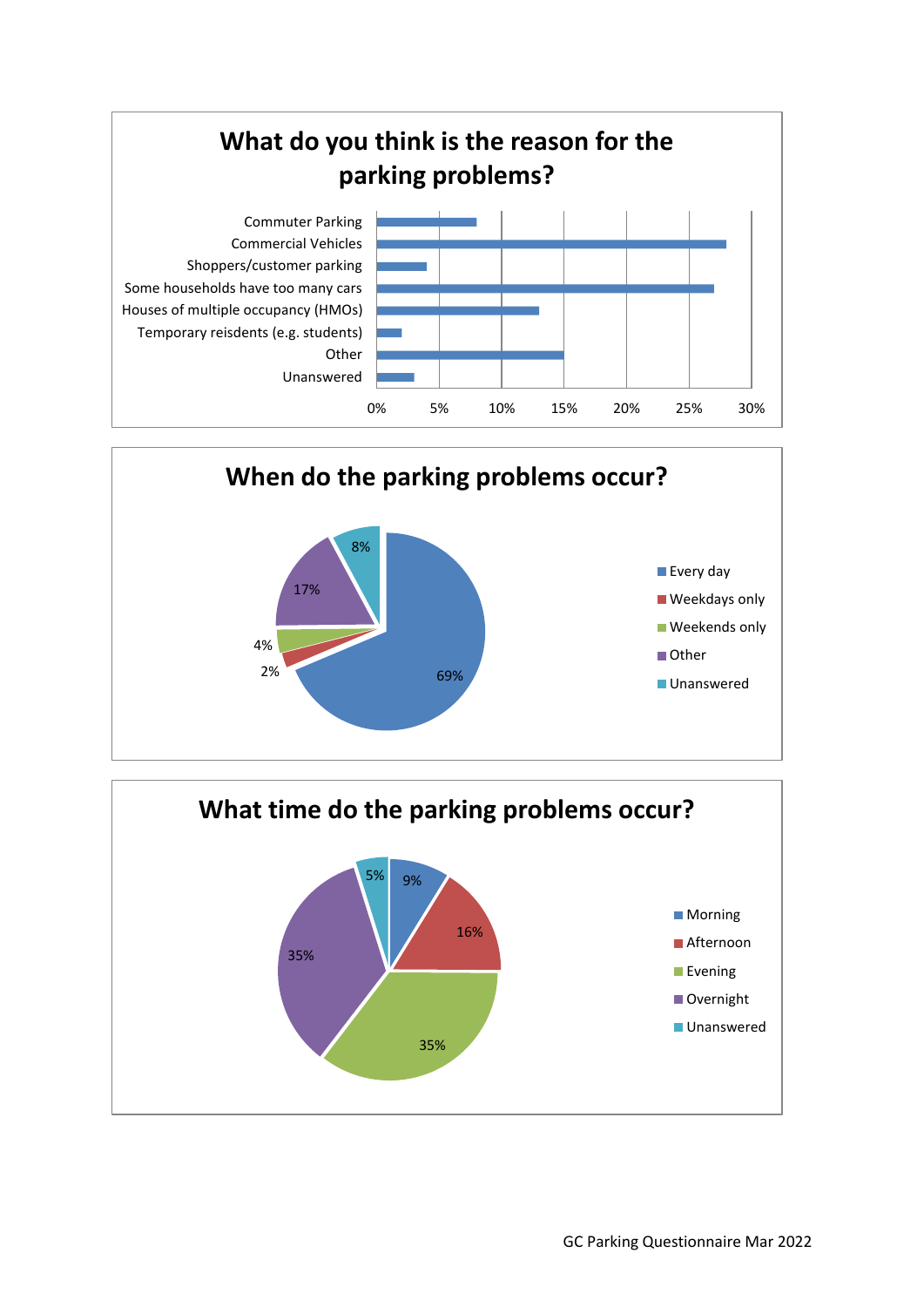## **Equalities questions**





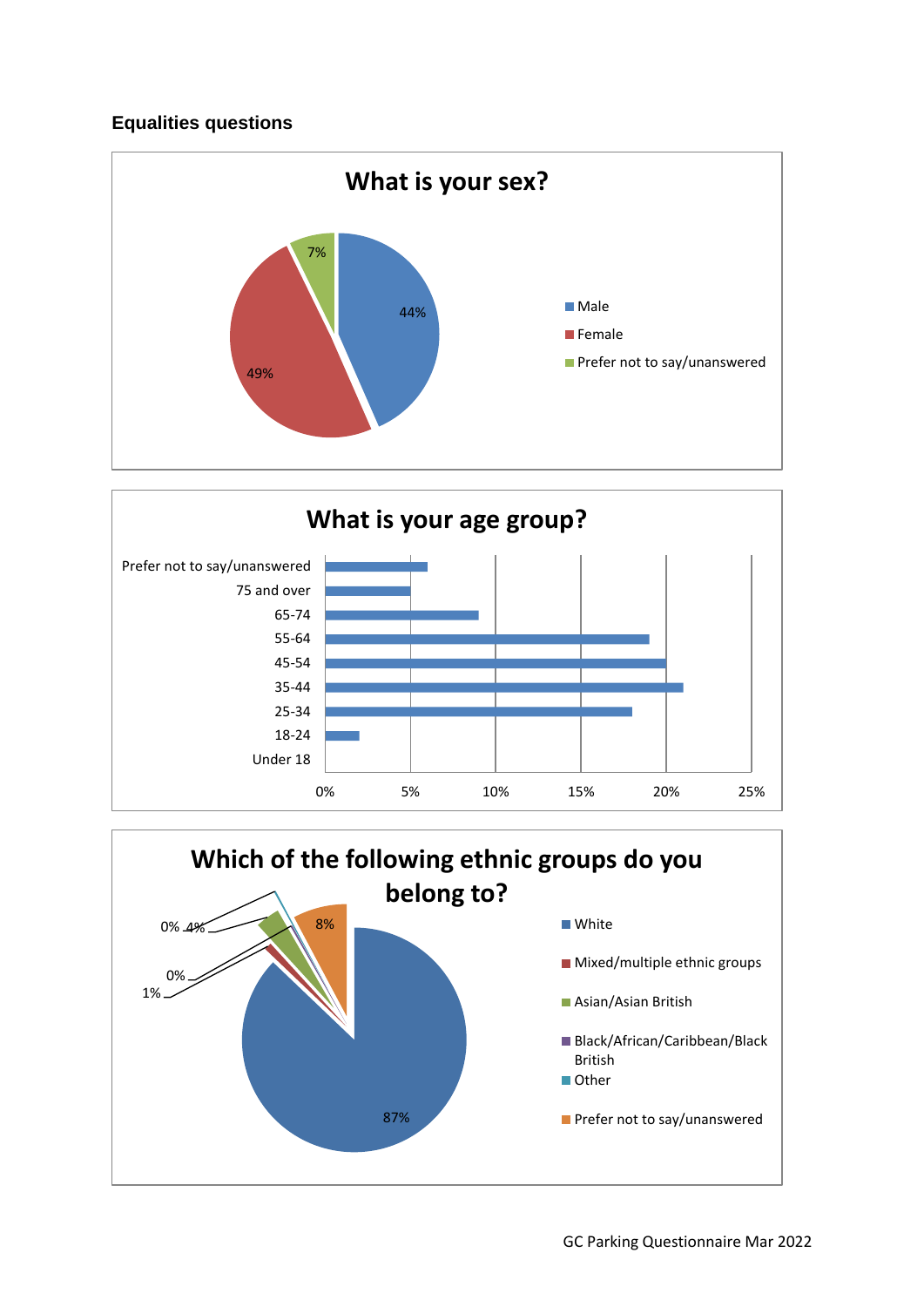



| <b>Road Name</b>        | For            | <b>Against</b> | <b>Undecided</b> | No. of<br>surveys<br>received | No. of<br>properties<br>surveyed |
|-------------------------|----------------|----------------|------------------|-------------------------------|----------------------------------|
| Avondale Road           | 2              | 2              | $\Omega$         | 4                             | 17                               |
| Beecham Road            | 4              |                | 0                | 5                             | 32                               |
| <b>Belmore Close</b>    | $\overline{0}$ | 3              | 0                | 3                             | 36                               |
| <b>Bettesworth Road</b> | 5              | 1              | 0                | 6                             | 18                               |
| <b>Burleigh Road</b>    | 9              | 8              |                  | 18                            | 53                               |
| <b>Cranleigh Avenue</b> | $\overline{7}$ | 1              | $\Omega$         | 8                             | 21                               |
| Cranleigh Road          |                | 2              | 0                | 3                             | 33                               |
| <b>Daulston Road</b>    | 12             | $\overline{7}$ | 0                | 19                            | 61                               |
| Durban Road             | 2              | 1              | 0                | 3                             | 19                               |
| <b>Ernest Road</b>      | 21             | 15             |                  | 37                            | 139                              |
| <b>Ewart Road</b>       | 4              | 1              | 0                | 5                             | 31                               |
| <b>Fifth Street</b>     | 14             | 11             |                  | 26                            | 91                               |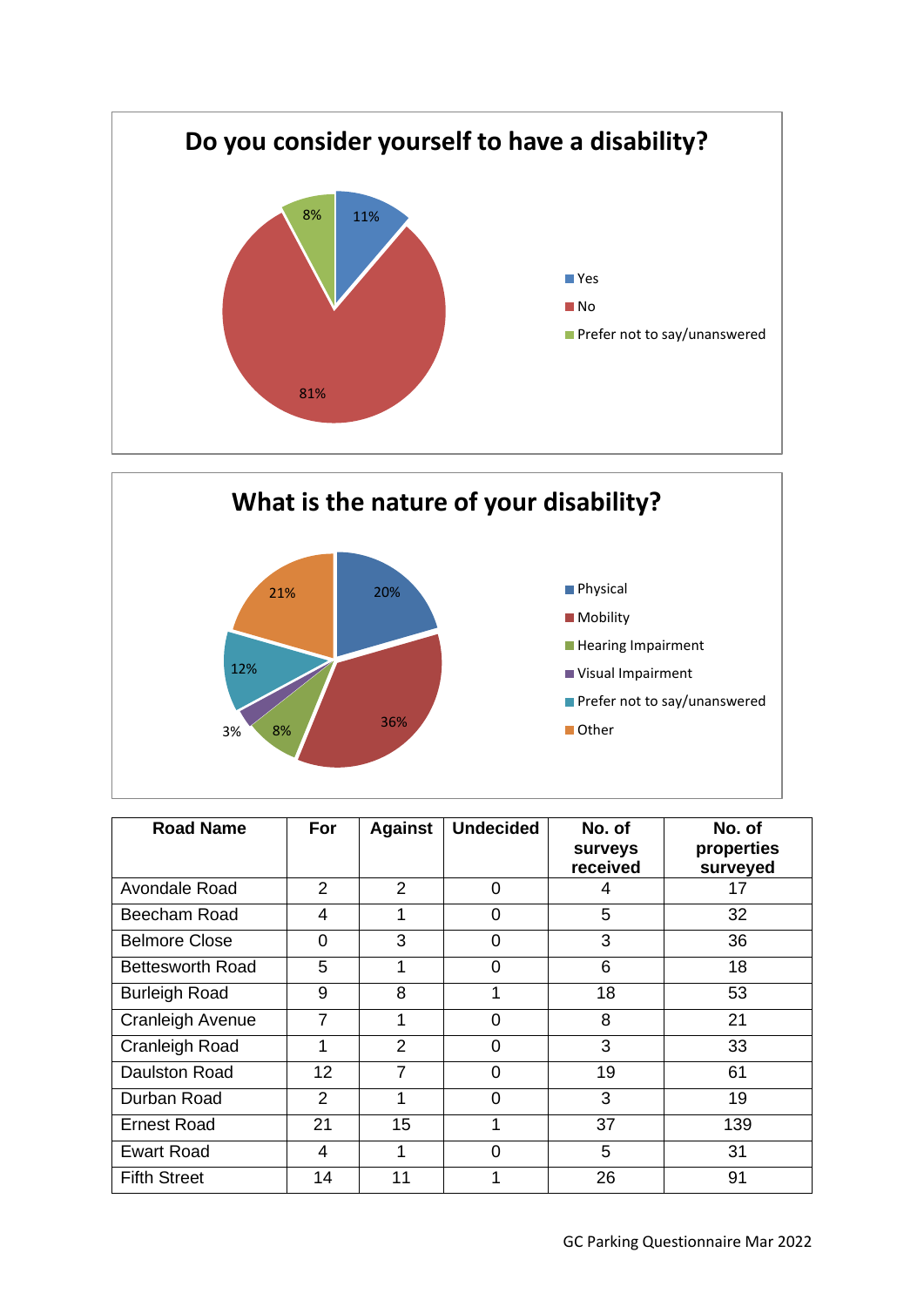| <b>Road Name</b>                                                                                                        | For            | <b>Against</b>  | <b>Undecided</b> | No. of<br>surveys<br>received | No. of<br>properties<br>surveyed |
|-------------------------------------------------------------------------------------------------------------------------|----------------|-----------------|------------------|-------------------------------|----------------------------------|
| <b>Fourth Street</b>                                                                                                    | $\overline{2}$ | $\overline{2}$  | 0                | 4                             | 35                               |
| Fratton Road (east<br>side between St<br>Marys Road & New<br>Road)                                                      | $\mathbf 0$    | $\overline{2}$  | $\overline{2}$   | $\overline{4}$                | 109                              |
| George Street                                                                                                           | 10             | 3               | $\overline{0}$   | 13                            | 70                               |
| <b>Glencoe Road</b>                                                                                                     | 12             | 12 <sup>2</sup> | $\overline{0}$   | 24                            | 67                               |
| <b>Hampshire Street</b>                                                                                                 | 16             | $\overline{7}$  | 0                | 23                            | 100                              |
| <b>Harcourt Road</b>                                                                                                    | 5              | 1               | 0                | 6                             | 20                               |
| <b>Inverness Road</b>                                                                                                   | $\overline{4}$ | $\mathbf 0$     | $\overline{0}$   | $\overline{\mathbf{4}}$       | 68                               |
| Kingston Road                                                                                                           | 1              | $\overline{0}$  | 0                | $\mathbf{1}$                  | 50                               |
| Langford Road                                                                                                           | 8              | 1               | 0                | 9                             | 38                               |
| <b>Little George Street</b>                                                                                             | $\overline{2}$ | $\mathbf{1}$    | 0                | 3                             | $\overline{7}$                   |
| <b>Manor Road</b>                                                                                                       | 15             | $\overline{3}$  | $\overline{1}$   | 19                            | 61                               |
| New Road (south<br>side between<br>Kingston Road &<br>George St; north<br>side between<br>Kingston Road &<br>Lynn Road) | 22             | 15              | $\overline{2}$   | 39                            | 318                              |
| Power Road                                                                                                              | $\overline{2}$ | $\mathbf 0$     | 0                | $\overline{2}$                | 23                               |
| Shakespeare Road                                                                                                        | 20             | $\overline{3}$  | $\overline{0}$   | 23                            | 79                               |
| <b>Shearer Road</b>                                                                                                     | 30             | 15              | 0                | 45                            | 214                              |
| South Road                                                                                                              | 3              | $\overline{4}$  | $\mathbf{1}$     | 8                             | 37                               |
| St Marys Road<br>(north side between<br>Fratton Road &<br>Clarkes Road)                                                 | 9              | $\overline{0}$  | $\overline{0}$   | 9                             | 63                               |
| <b>Totals</b>                                                                                                           | 242            | 122             | 9                | 373                           | 1910                             |

## **Comment Summary**

- Other causes of parking problems raised:
	- o Commercial vehicles parking in the area.
		- **This includes taxis and vehicles being bought and sold in** the road.
	- o Match day parking.
	- o Displacement from nearby parking zones.
	- o Inconsiderate parking such as parking in a way that takes more space, parking on corners and blocking entrances.
		- Comments received suggested marked bays to help with this problem.